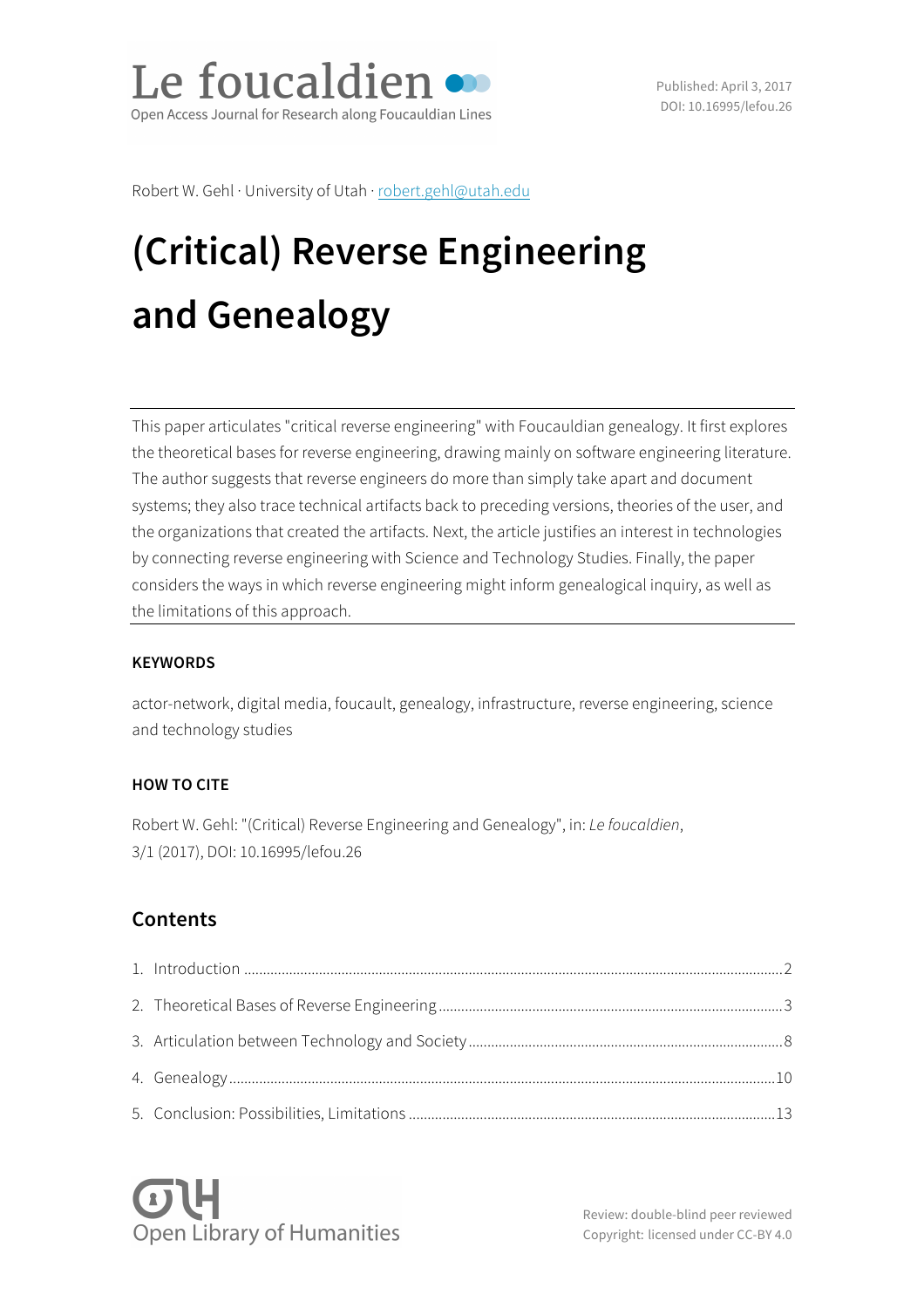





# **1. Introduction**

In some of my previous work, including my book<sup>1</sup> and a couple of my articles<sup>2</sup>, I've made the claim that a valuable approach to the study of technoculture is what I call "critical reverse engineering." As I define it, critical reverse engineering "is a method of producing knowledge by dissociating human-made artifacts. This knowledge is then used to produce new artifacts that simultaneously improve upon the old and yet also bear a relation to the old."<sup>3</sup> This approach, I argue, is a way to take apart the technical artifacts we confront on a daily basis. However, drawing on the example of reverse engineers, I suggest that critics cannot stop at critique of technology; I argue that we must take the knowledge made during our critiques to *produce something better*.

I've already published work exploring how makers of what I call "alternative social media"<sup>4</sup> are doing exactly this. Many people have criticized corporate social systems such as Facebook and Twitter for a range of reasons, including their emphasis on consumption and their use of surveillance and algorithms to shape online communications. As I argue, however, alternative social media makers do more than just critique: [they make alternatives](https://socialmediaalternatives.org/archive/). They critically assess corporate social media, attempting to take what they view as positive about them and stave off the negative. This is, in a nutshell, critical reverse engineering.

In this line of work, I've suggested that there are four key aspects of critical reverse engineering:

- *Legal*: Reverse engineering, like "Fair Use" exceptions in copyright law, enjoys some legal protection.
- *Pragmatic*: Reverse engineering is about working with the technology we have at hand, rather than with an idealized, hoped-for sociotechnical system.
- *Normative*: Reverse engineers do their work in order to make something better (by whatever criteria they might have).
- *Genealogical*: In "forward" engineering, there is an implied order of steps to produce an object. These steps can be traced back — reversed — by starting with a concrete object.

However, despite writing all these pieces, I have not yet had the chance to fully articulate *reverse engineering* and *genealogy*. To be honest, I made a rather quick-and-dirty claim that reverse engineering might have something to offer to critical genealogy. I've based this claim on

 <sup>1</sup> Robert W. Gehl: *Reverse Engineering Social Media: Software, Culture, and Political Economy in New Media Capitalism*, Philadelphia: Temple University Press 2014.

<sup>2</sup> Robert W. Gehl: Building a Better Twitter: A Study of the Twitter Alternatives GNU Social, Quitter, Rstat.us, and Twister, in: *The Fibreculture Journal*, 26 (22 December 2015), pp. 60–86; Robert W. Gehl: Critical Reverse Engineering: The Case of Twitter and TalkOpen, in: Ganaele Langlois, Joanna Redden, and Greg Elmer (eds.): *Compromised Data: From Social Media to Big Data*, New York: Bloomsbury 2015, pp. 147–169.

<sup>3</sup> Gehl: Critical Reverse Engineering: The Case of Twitter and TalkOpen, p. 148.

<sup>4</sup> Robert W. Gehl: The Case for Alternative Social Media, in: *Social Media + Society*, 1/2 (July 1, 2015), pp. 1–12.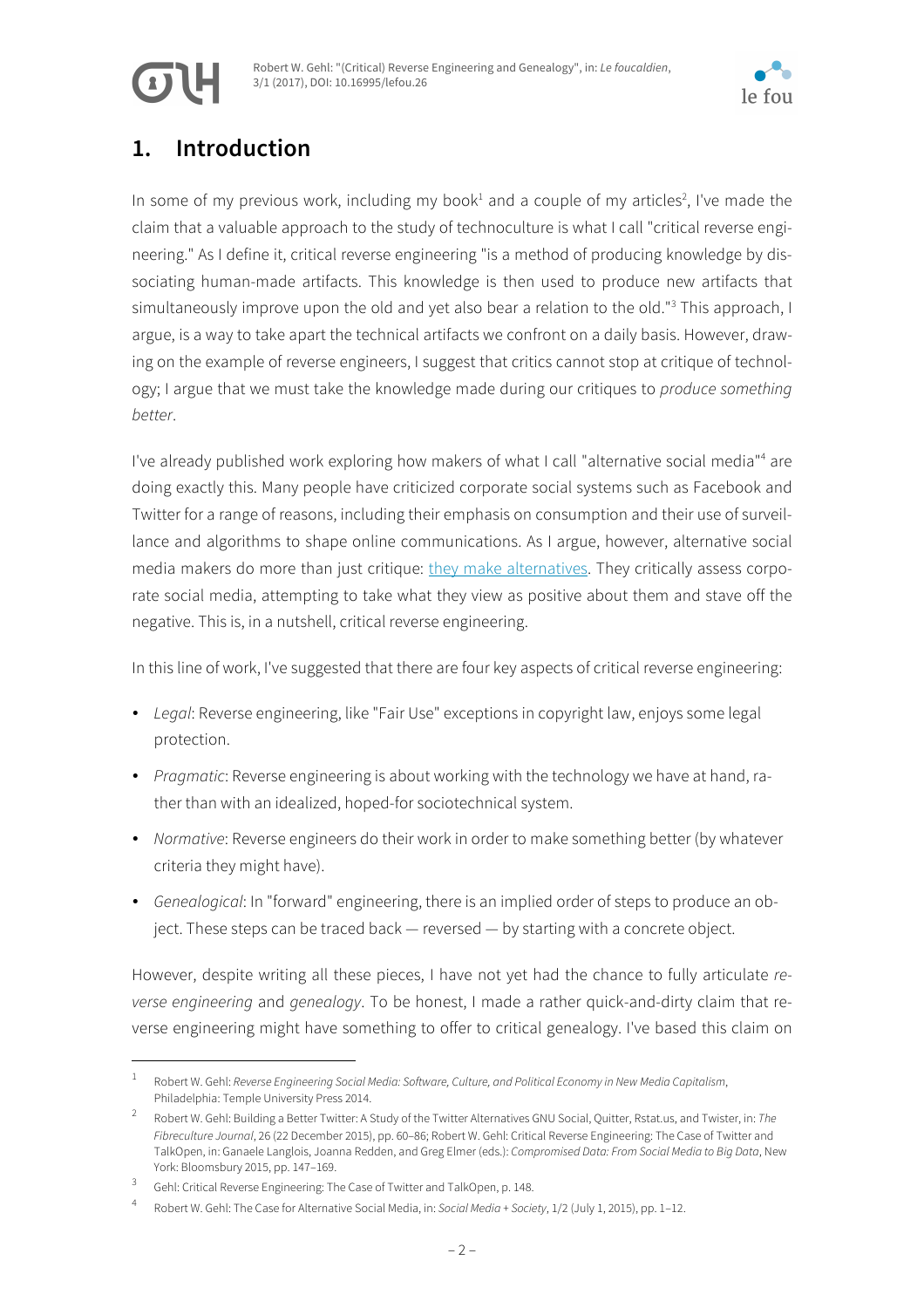



the idea that genealogy is the work of doing a history of the present, attempting to trace conditions of possibility that made the present moment thinkable.<sup>5</sup> For Foucault, critical genealogy is "a historical investigation into the events that have led us to constitute ourselves and to recognize ourselves as subjects of what we are doing, thinking, saying […] it will separate out, from the contingency that has made us what we are, the possibility of no longer being, doing, or thinking what we are, do, or think"<sup>6</sup>. In that sense, the contemporary subject  $-$  who we are  $-$  is the starting point, and the approach is to trace the historical processes, accidents, and events that have helped constitute who we currently are. Reverse engineering, likewise, starts with a concrete object and attempts to work backwards to the abstract concepts that helped shape it. Rather than starting with a subject, reverse engineering starts with a technical object and then engages in tracing how that object came to be.

Until recently, however, that's about as far as I had taken this connection. Fortunately, I was invited to the inaugural [Critical Genealogies Workshop,](http://criticalgenealogies.weebly.com/) held at the University of Denver in June 2016, and I used that opportunity to more deeply explore the connections between reverse engineering and genealogy. Thanks to feedback from the workshop participants, I have a stronger sense of how critical reverse engineering and Foucauldian genealogy may work together.

To explore this connection, this paper does the following:

- It explores the theoretical bases for reverse engineering, with a focus on software reverse engineering;
- justifies focusing on technology because of the overdetermination between technology and society;
- connects reverse engineering to critical genealogy;
- and concludes with some possible future directions for genealogists who might take up critical reverse engineering.

# **2. Theoretical Bases of Reverse Engineering**

First of all, I should note that I mainly focus on reverse engineering of software, and much of what I cite in this paper comes from the field of software engineering. There is a long history of reverse engineering of "hardware;" in many liberal legal regimes, the sale of a piece of hardware is considered to be akin to publication, and thus if you legally acquire a hardware tool, you are allowed to make a replica of it. The situation with software is more complex, because as Samuelson and Scotchmer argue, there's "higher quantum of applied know-how" within digital prod-

 <sup>5</sup> Michel Foucault: *Discipline and Punish: The Birth of the Prison*, trans. Alan Sherdian, 2nd ed., New York: Vintage 1995 [French 1975], p. 31.

<sup>6</sup> Michel Foucault: What Is Enlightenment? [French 1984], in: Paul Rabinow (ed.): *The Foucault Reader*, New York: Pantheon Books 1984, pp. 32–50.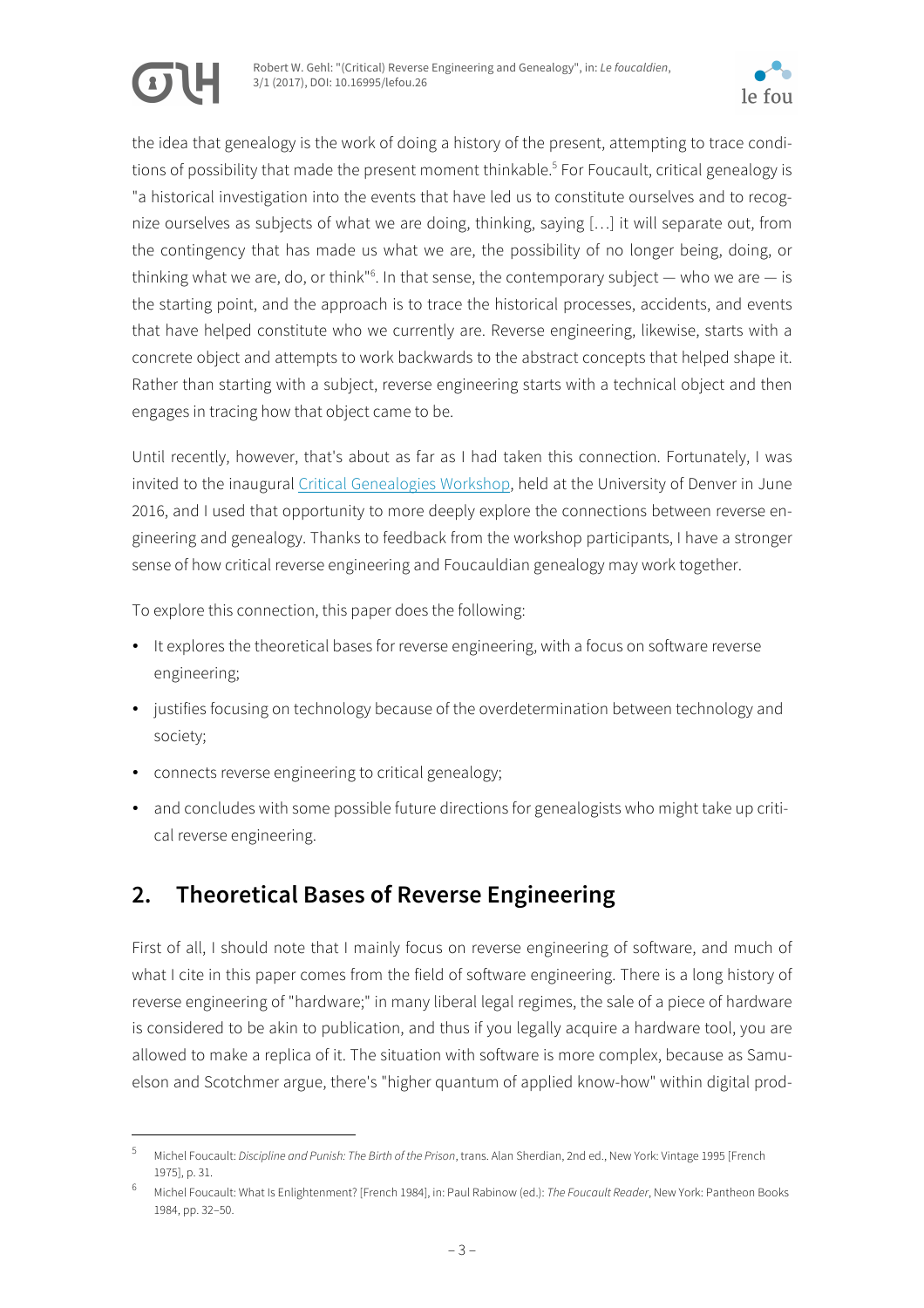



ucts.<sup>7</sup> In other words, while a mechanical object certainly carries know-how, software's malleability and complexity means that more such knowledge is embedded in it. That said, some of the general principles hold across artifacts.

#### **Basic Definition: Documenting a System**

A basic definition of reverse engineering is provided by Chikofsky and Cross: "analyzing a subject system to identify the system's components and their interrelationships and create representations of the system in another form or at a higher level of abstraction."<sup>8</sup> As Kathryn Ingle puts it,

*If forward engineering is the traditional process of moving from high-level concepts and abstractions to the logical, implementation-independent design needed in a physical system, then reverse engineering is the design analysis of the system components and their interrelationships within the higher-level discrete system.*<sup>9</sup>

To put this another way: a reverse engineer starts with a concrete, fully-implemented technical system, such as a machine or software installation, and through various means, attempts to describe that system in abstract terms. The concrete system is understood to be a particular implementation of those abstract conceptualizations. The abstract terms produced through reverse engineering tend to resemble the original abstract design plans that preceded the implementation of the concrete system. In other words, this is like analyzing a house in order to make a blueprint for it, aiming to make one's blueprint as close a replica of the original blueprint as possible.

In terms of our interest in genealogy, this general definition of reverse engineering seems somewhat limited; there's no mention of anything like conditions of possibility or problematization. Here, the goal is simply to *document* the object, especially in terms of what it does, representing the object in more abstract, diagrammatic terms. This is the somewhat boring process of writing a missing owner's manual or making a diagram. From this basic definition, reverse engineering does not seem to get at the wider social, political, economic, or technical conditions that made that object possible, a key object of inquiry for genealogy.

#### **Looking Back in Time**

However, a subtle move towards our interest in genealogy  $-$  that is, doing a history of the present by tracing conditions of possibility to see what made something possible — can be seen in reverse engineering's relationship to "forward engineering." Reverse engineering assumes a specific "forward engineering" process that involves creating abstractions and then implement-

 <sup>7</sup> Pamela Samuelson and Suzanne Scotchmer: The Law and Economics of Reverse Engineering," in: *The Yale Law Journal*, 111/7 (2002), pp. 1575–1663, here p. 1579.

<sup>8</sup> E. J. Chikofsky and J. H. Cross: Reverse Engineering and Design Recovery: A Taxonomy, in: *Software, IEEE*, 7/1 (1990), pp. 13–17, here p. 15.

<sup>9</sup> Kathryn A. Ingle: *Reverse Engineering*, New York: McGraw-Hill 1994, p. 14.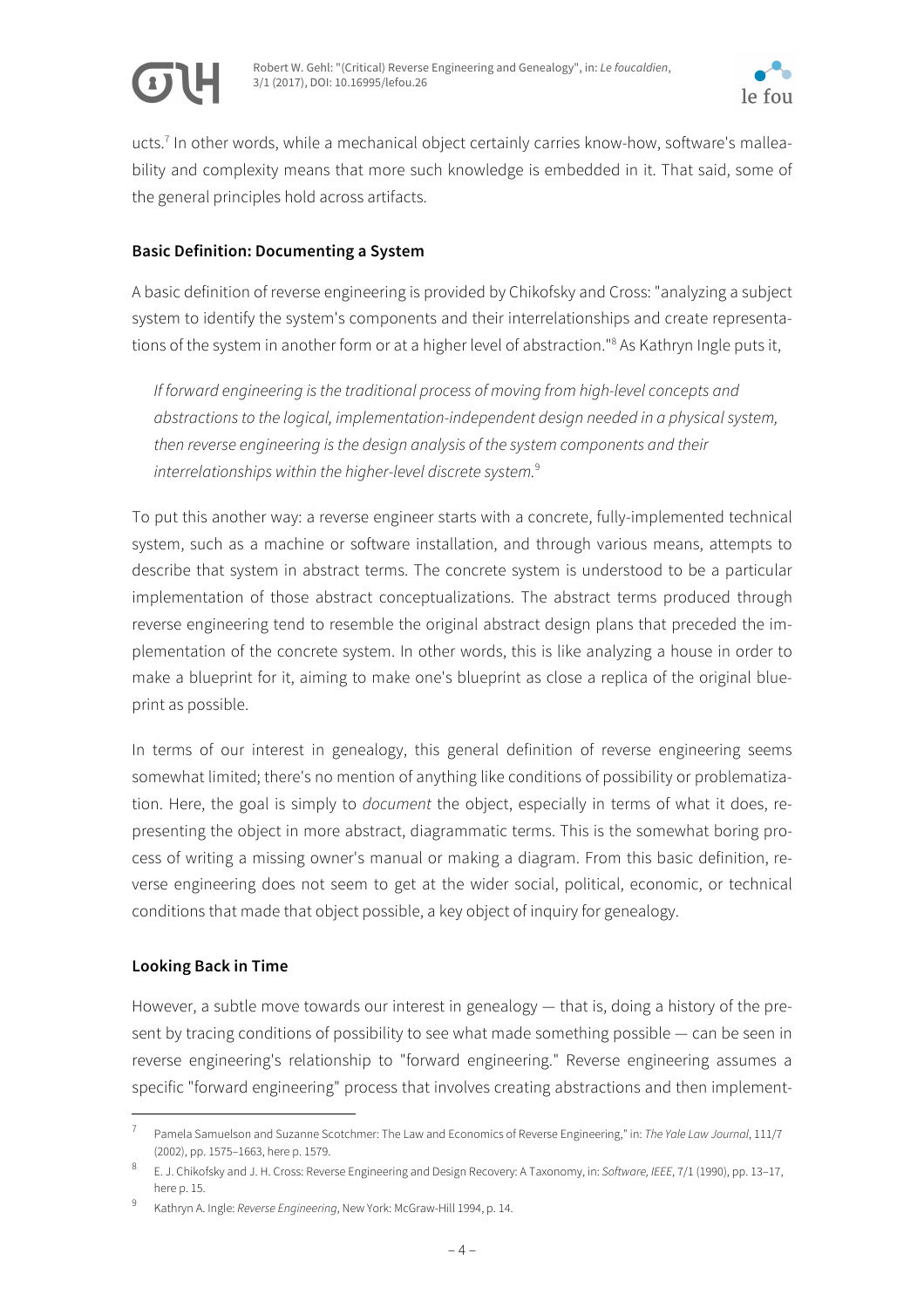

ing them. "In spanning the life-cycle stages," Chikofsky and Cross note, "reverse engineering covers a broad range starting from the existing implementation, recapturing or recreating the design, and deciphering the requirements actually implemented in the subject system."10 "Design recovery," as discussed by Ted Biggerstaff, is intuiting the design process from "only the barest of clues"<sup>11</sup> contained within the technical object under observation. How can we move from "bare clues" to something that approximates the original design concepts? I suggest that this is possible because of the relationship between reverse and forward engineering. Engineering as a field of knowledge production has general practices that get repeated when engineers seek to create a thing. Knowing these general practices, a reverse engineer can work backwards from that thing to the design ideas of the original engineer(s).

Moreover, as that Chikofsky and Cross quote emphasizes, we also push *further back* past the design stage to the "requirements" that preceded the design of the system. In engineering, "requirements" refers to the needs of the intended user of the technology: what is the user trying to accomplish with this technology? Or more properly: who did the original designers imagine the users to be, and how did the designers imagine those users would use the technology? And thus, what must this technology do to satisfy these (imagined) needs and users? In fact, engineers suggest that requirements themselves be "engineered," a process called "requirements engineering," which involves gathering and systematizing potential uses before the design process begins.<sup>12</sup> Thus, if forward engineering ideally entails requirements gathering, design, and then implementation, reverse engineering starts with implementation and works backwards to those previous stages.

While the original design and requirements may not be the broad conditions of possibility that critical genealogists seek, they certainly get closer than mere documentation of the technical artifact. I will expand on this below in the "Genealogy" section.

#### **Beyond Ideals, Beyond Code**

So far, I've spoken of engineering (both forward and reverse) in idealized terms. However, there are two key challenges to this ideal conception found in the reverse engineering literature, and both of these challenges open up more possibilities for an articulation of genealogy and reverse engineering.

First, reverse engineering can expose the less-than-ideal flaws in a given artifact's production. For example, in their work on reverse engineering databases, Blaha and Premerlani note "idio-

 <sup>10</sup> Chikofsky and Cross: Reverse Engineering and Design Recovery, p. 15.

<sup>11</sup> Ted J. Biggerstaff: Design Recovery for Maintenance and Reuse, in: *Computer*, 22/7 (1989), pp. 36–49, here p. 36.

<sup>12</sup> B. Boehm: A View of 20th and 21st Century Software Engineering, in: *Proceedings of the 28th International Conference on Software Engineering*, New York: ACM 2006, pp. 12–29.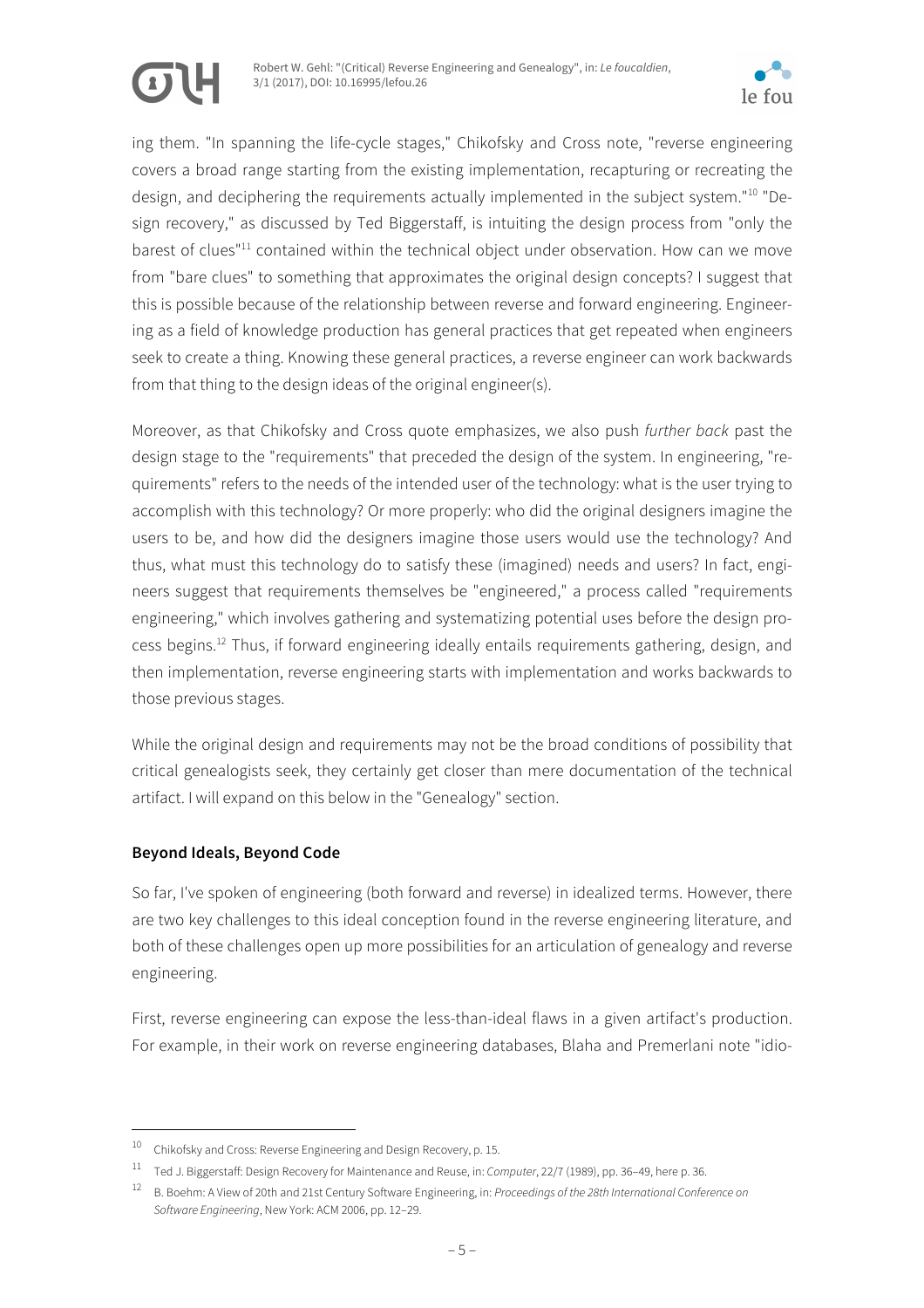

syncrasies" in databases they reversed.<sup>13</sup> They argue this denies the idealized vision of a clear, logical design process by which something is made. In other words, reverse engineering reveals quirks, accidents, and idiosyncrasies of human/technical development. Whereas we might imagine a flawless and almost inevitable process of finding a user's needs, designing something to meet those needs, and precisely implementing that design, what Blaha and Premerlani find is that the implementers (coders, builders, etc.) take shortcuts, make myriad (sometimes bad) decisions, and make mistakes. This doesn't necessarily prevent the implemented system from working, but it reflects the micro-interactions between humans and material as something is built. If we dig beneath the surface of a working system, we will uncover specific, messy human/technical articulations.

Secondly, and more importantly, in their quest to work from a concrete implementation to abstract design and requirement concepts, reverse engineers tend to do more than just look at technical artifacts such as code. The reverse engineering literature is full of these methodological expansions:

- Canfora Harman and Di Penta discuss looking at embedded comments and variable names within software code.<sup>14</sup> Comments are human-readable notes within software that are not run by the computer and are thus not part of the code. They are often notes to other designers, explanations of functions, or justifications of specific implementation choices. Using a software engineering concept of "traceability," these code-level elements can be linked to abstract designs (i.e., a comment could refer to how the code implements a part of the overall design).
- Both Leite and Cerqueira<sup>15</sup> and Aiken et al<sup>16</sup> move past "code" to consider the structures of the organizations that gave rise to the code in question. Aiken et al achieve this by reverse engineering "structured specifications" — documents that specify what the software does in order to recover more abstract organizational rules and practices. In other words, they argue we can learn how an organization works by studying one of the artifacts it produces.
- Similarly, Patricia Lutsky looks at software documentation to recover requirements to aid in making systems to test software reliability.17

 <sup>13</sup> Michael R. Blaha and William J. Premerlani: Observed Idiosyncracies of Relational Database Designs, in: Linda Wills, Philip Newcomb, and Elliot Chikofsky (eds.): *Reverse engineering: 2nd Working conference*, Los Alamitos: IEEE Computer Society Press 1995, pp. 116–125.

<sup>14</sup> Gerardo Canfora Harman and Massimiliano Di Penta: New Frontiers of Reverse Engineering, in: *2007 Future of Software Engineering*, IEEE Computer Society 2007, pp. 326–341, URL: http://dl.acm.org/citation.cfm?id=1254728.

<sup>15</sup> Julio Cesar Sampaio do Prado Leite and Paulo Monteiro Cerqueira: Recovering Business Rules from Structured Analysis Specifications, in: Linda Wills, Philip Newcomb, and Elliot Chikofsky (eds.): *Reverse Engineering: 2nd Working Conference*, Los Alamitos: IEEE Computer Society Press 1995, pp. 8–12.

<sup>16</sup> Peter Aiken, Alice Muntz, and Russ Richards: DoD Legacy Systems: Reverse Engineering Data Requirements, in: *Communications of the ACM*, 37/5 (1994), pp. 26–41.

<sup>17</sup> Patricia Lutsky: Automated Testing by Reverse Engineering of Software Documentation, in: Linda Wills, Philip Newcomb, and Elliot Chikofsky (eds.): *Reverse Engineering: 2nd Working Conference*, Los Alamitos: IEEE Computer Society Press 1995, pp. 8–12.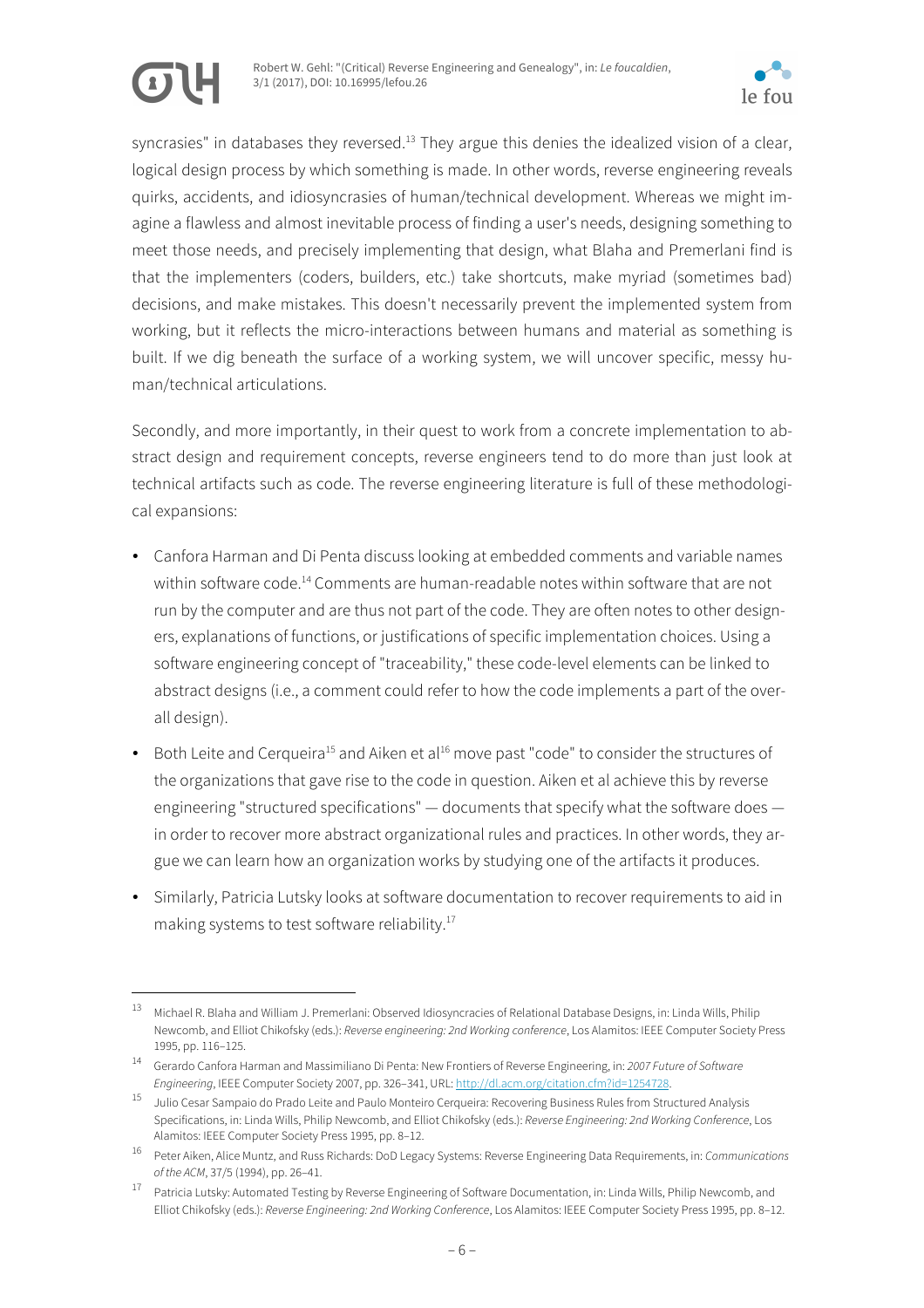



Most intriguingly, both Ahmed Hassan<sup>18</sup> and Luigi Cerulo<sup>19</sup> look at software repositories such as Subversion and CVS. Software repositories are systems that allow multiple coders to make changes to a software system; they track versions of the software, allowing engineers to revert to an older version if new changes do not work. Hassan and Cerulo take advantage of these systems in order to to study software evolution and developers' approaches over time. As Hassan argues,

*Such repositories contain a wealth of valuable information for empirical studies in software engineering: source control systems store changes to the source code as development progresses, defect tracking systems follow the resolution of software defects, and archived communications between project personnel record rationale for decisions throughout the life of a project. Such data is available for most software projects and represents a detailed and rich record of the historical development of a software system.*<sup>20</sup>

Notably, Hassan points out "archived communications" as key data for insight into software development and design decisions. Hassan, who worked in software development for firms such as IBM, notes the value of software repositories as historical archives of design decisions:

*In the role of a developer, we faced the daunting task of understanding large complex software systems which were developed by others, enhanced by many and patched frequently to meet tight deadlines or critical emergencies – we found ourselves along with other developers falling back to the initial version of a complex piece of code to understand it. In many cases, the initial cut of a piece of code, which is stored in the source control system, was easier to understand and was cleaner than the current code. In addition, we often investigated prior changes to code segments to gain a better understanding of the rationale for their current complexity or to clarify the design choices.*<sup>21</sup>

Thus, the literature on reverse engineering is far more than simply documenting a technology. It's more than making the missing owner's manual: it is a forensic process (akin to that described by Matt Kirschenbaum<sup>22</sup>) that uncovers a wealth of empirical information, including mistakes, off-color jokes in comments, $^{23}$  organizational rules and structures, internal communications, and the evolution of software over time.

 <sup>18</sup> Ahmed Hassan: *Mining Software Repositories to Assist Developers and Support Managers* (2004), URL: https://uwspace.uwaterloo.ca/handle/10012/1017; Ahmed E. Hassan: The Road Ahead for Mining Software Repositories, in: *Frontiers of Software Maintenance*, 2008. FoSM 2008 (IEEE, 2008), pp. 48–57, URL: http://ieeexplore.ieee.org/document/4659248/.

<sup>19</sup> Luigi Cerulo: On the Use of Process Trails to Understand Software Development, in: *Reverse Engineering*, 2006. WCRE '06. 13th Working Conference on Reverse Engineering (IEEE, 2006), pp. 303–304, URL: http://ieeexplore.ieee.org/document/4024004/.

<sup>20</sup> Hassan: Mining Software Repositories to Assist Developers and Support Managers, p. 2.

 $21$  Ibid., p. 4.

<sup>22</sup> Matthew G. Kirschenbaum: *Mechanisms: New Media and the Forensic Imagination*, Cambridge: MIT Press 2012.

<sup>23</sup> For a collection of comment humor, see Roy Lachica: Fuzzzy Blog: 40 Most Funny Code Comments Ever, in: *Fuzzzy Blog* (September 14, 2014), URL: http://fuzzzyblog.blogspot.de/2014/09/40-most-funny-code-comments.html.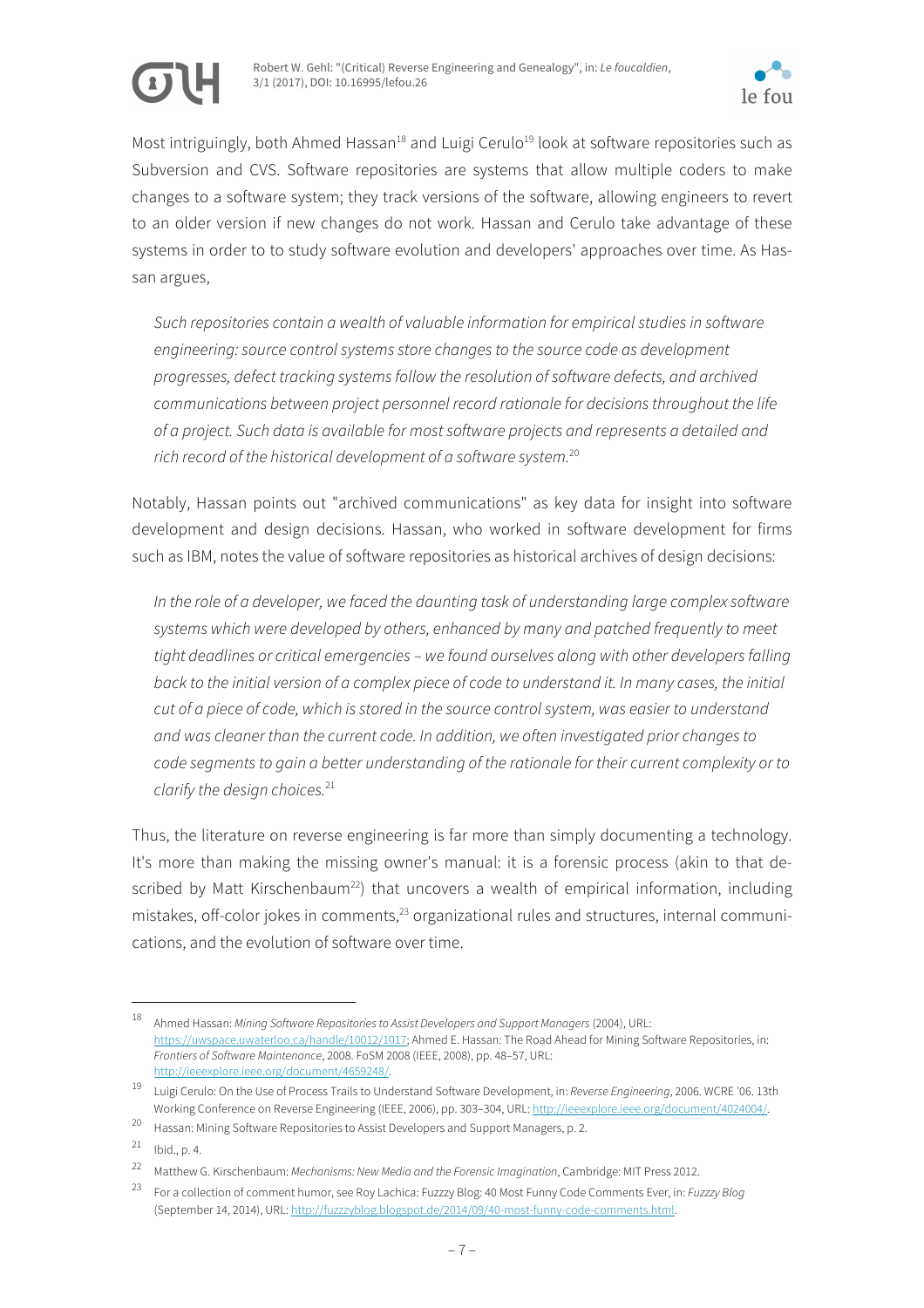



In sum, it's clear there's a great deal of meticulous, rigorous work in reverse engineering. It's clear that a reverse engineer will look at whatever she can get her hands on in order to understand how the technical artifact reflects more abstract design goals, requirements, and even organizational practices. And especially with the more expansive works, we see a move past mere documentation of how technical artifacts work, and even past the recovery of design or requirements; we start to see ways in which reverse engineers begin to reconstruct the sequence of technical development, including design decisions, internal debates over development, and the resolution of — not to mention the *defining* of — faults in the design.

I would suggest these moves do get us closer to tracing the conditions that give rise to specific technical artifacts. The connections between the artifact and organizational practices (communication and hierarchies) is especially intriguing. I will explore this further in the "Genealogy" section of this essay. But first, I want to draw on Science and Technology Studies to further stress the importance of studying technical artifacts, especially for those of us interested in Foucauldian genealogy.

## **3. Articulation between Technology and Society**

Why is it important to consider reverse engineering as a source of genealogical methods and ideas? The relationship between technology and the social is key: technology is, as Jonathan Sterne pithily puts it, society crystallized.<sup>24</sup> To justify my interest in reverse engineering as a possible resource for genealogical criticism, I turn to the field of Science and Technology Studies (STS). Here, I offer three key articulations between the reverse engineering literature and STS.

### **Punctualization and Depunctualization**

There are two key concepts in actor-network theory that bear directly on reverse engineering: punctualization and depunctualization.<sup>25</sup> Michel Callon argues that "the process of punctualization [...] converts an entire network into a single point or node in another network."<sup>26</sup> In other words, a network (in ANT, understood to be social, technical, natural processes) can be "simplified" into a punctualization — an obdurate, coherent object that stands in for the network that made it possible. A punctualization is thus a point of contact between networks. We can easily think of specific technical artifacts (an installation of an operating system, or a particular smart phone) in this way. For Bruno Latour, "punctualization" is the pinnacle of the process of association; it is the construction of the apocryphal "black box" of technology.<sup>27</sup>

 <sup>24</sup> Jonathan Sterne: Bourdieu, Technique and Technology, in: *Cultural Studies*, 17/3–4 (2003), pp. 367–389.

<sup>25</sup> Robert W. Gehl: The Politics of Punctualization and Depunctualization in the Digital Advertising Alliance, in: *The Communication Review*, 19/1 (2016), pp. 35–54.

<sup>26</sup> Michel Callon: Techno-Economic Networks and Irreversibility, in: John Law (ed.): *A Sociology of Monsters: Essays on Power, Technology and Domination*, New York: Routledge 1991, pp. 132–165, here p. 153.

<sup>27</sup> Bruno Latour: *Pandora's Hope: Essays on the Reality of Science Studies*, Cambridge: Harvard University Press 1999, p. 184.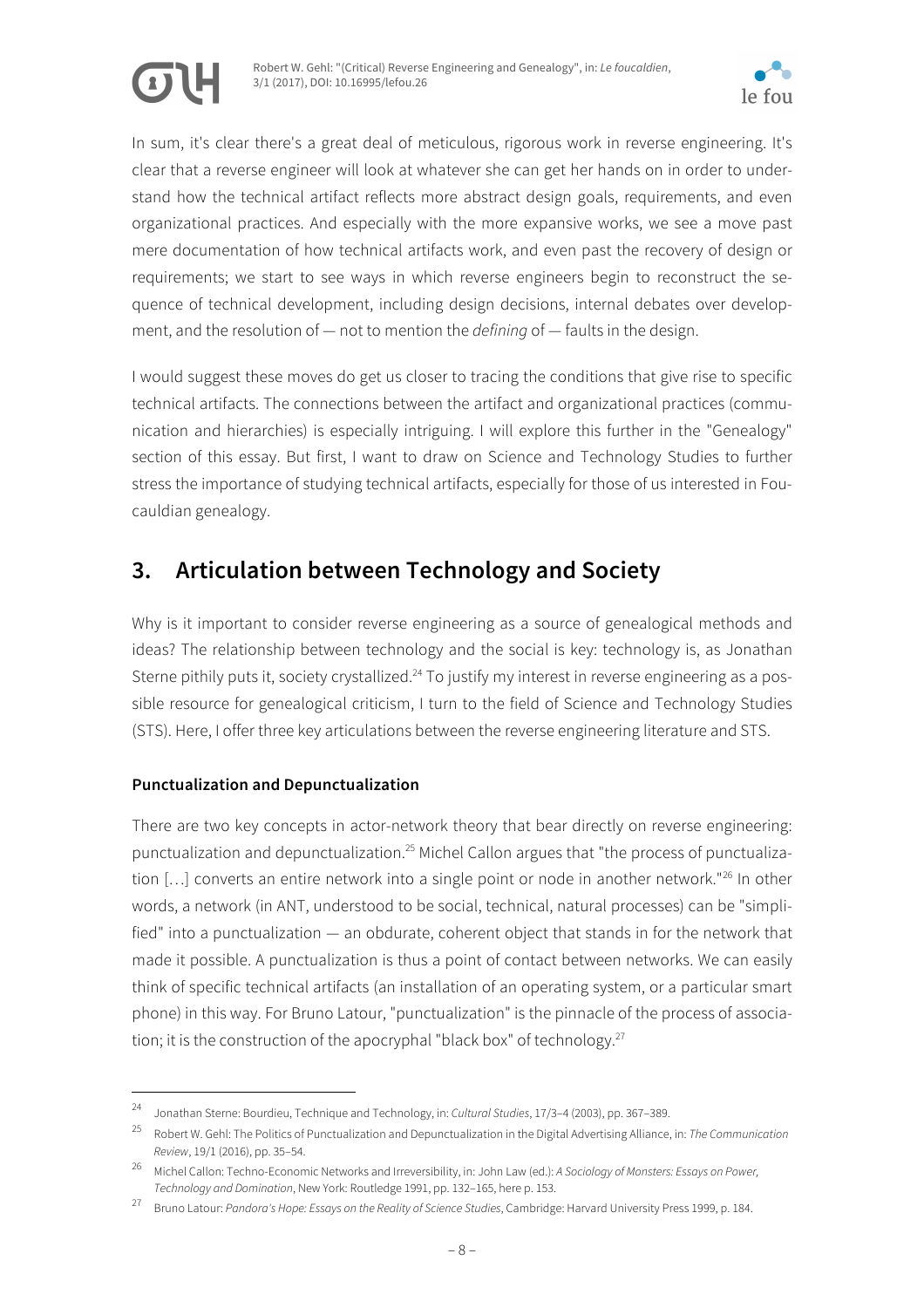



It should be clear that the basic impulse of reverse engineering is to *depunctualize* an artifact: to reverse the process of punctualization, to take the black box apart and see how it all hangs together. Here, documenting the object is a means of inscribing the knowledge gleaned from this depunctualizing process. However, the more complex impulses of reverse engineering — that is, the moves beyond mere documentation — including *tracing the associations of the artifact* with its network: organizations, theories of the user, previous versions, and communication networks. This is depunctualization with a goal of doing a sort of sociology of objects and networks, an "ethnography of infrastructure" as Susan Leigh Star<sup>28</sup> puts it: what other networks made this object possible? What previous efforts had to take place to make this object seem so simple, durable, and coherent?

#### **Technology and Time**

The initial definition of reverse engineering  $-$  the basic documentation of a system  $-$  ties in with Bernard Stiegler's suggestion that the technologies we confront have a major influence on "protentions," or our capacity to imagine or expect particular futures. Stiegler suggests technical artifacts are "exteriorized" thoughts or memories (or, to use his better term, "retentions"). He refers to technical retention as "tertiary retention":

*Tertiary retention is a mnemotechnical exteriorization of secondary retentions [memory of time past] which are themselves engendered by primary retentions [experience of time passing] […]. All technical objects constitute an intergenerational support of memory which, as material culture, overdetermines learning [apprentissages] and mnesic activities.*<sup>29</sup>

In other words, as carriers of specific memories/retentions/ways of knowing and being, the ensembles of technology we confront have an influence over how we perceive the world, the past, ourselves, and our possible futures. James Ash sums this up quite well:

*Stiegler suggests that the 'now' of perception is not simply 'there', or apparent to human perception, but only 'appears' to humans through the sets of equipment and technology which make up the ecology of an environment. Clocks, timetables, hammers, and so on implicitly create an experience of the present and a way of relating past memory to future experience.*<sup>30</sup>

Reverse engineering's basic definition of documenting a technical artifact reflects this insight. We can be content to simply use a piece of software or technology; or, we can *take it apart and document it*, trying to understand it better, knowing (perhaps intuitively) that the technology has a major influence on how we conduct ourselves and our practices.

 <sup>28</sup> Susan Leigh Star: The Ethnography of Infrastructure, in: *American Behavioral Scientist*, 43/3 (1999), pp. 377–391.

<sup>29</sup> Bernard Stiegler: *For a new critique of political economy*, Cambridge: Polity 2010, p. 9.

<sup>30</sup> James Ash: Technology, Technicity, and Emerging Practices of Temporal Sensitivity in Videogames, in: *Environment and Planning A*, 44/1 (2012), pp. 187–203, here p. 191.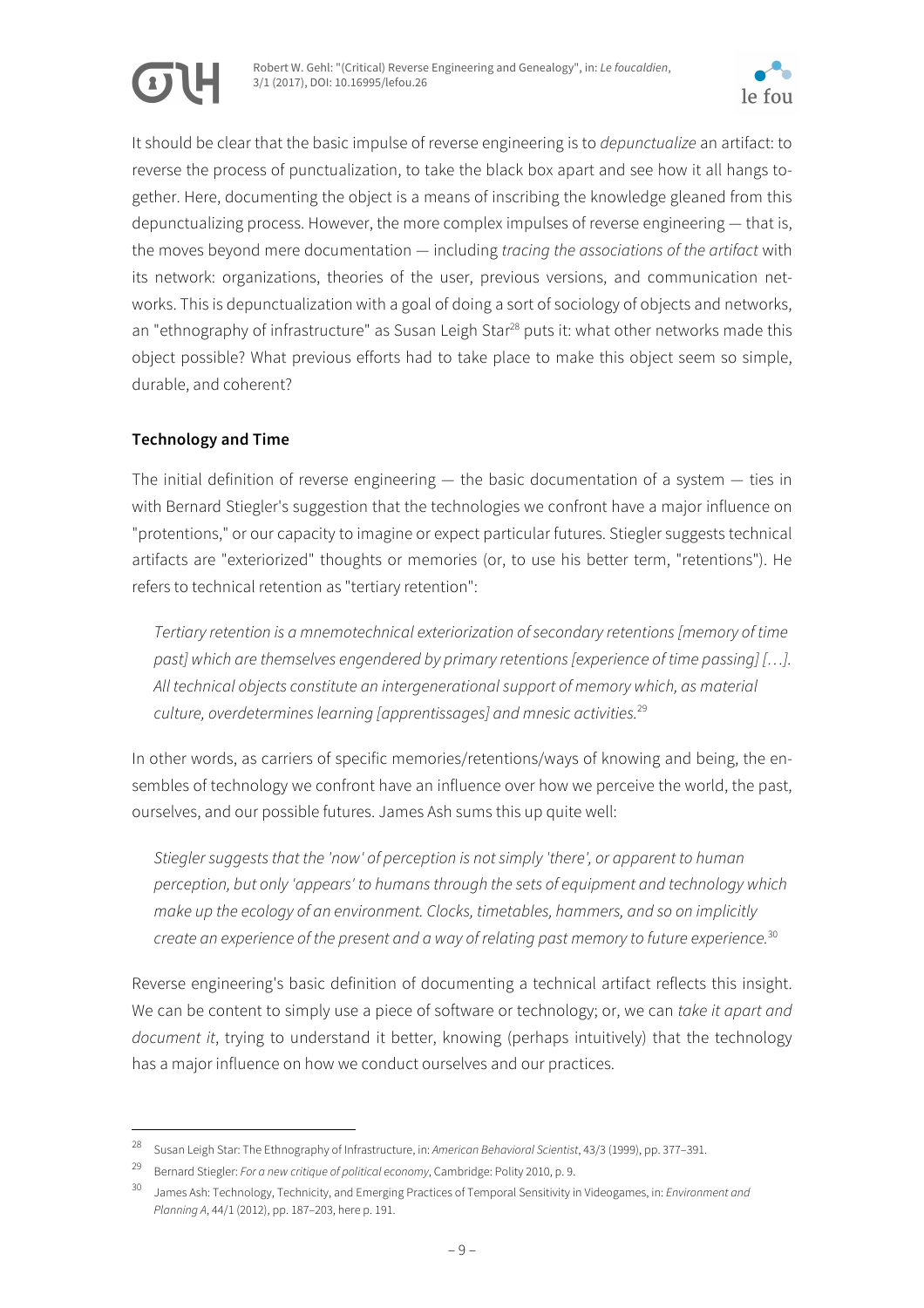



#### **Pre-scribing for the "Configured User"**

Similarly, if we consider how reverse engineers attempt to work their way back to "requirements" (the imagined uses to which the technology will be put), we see a connection between reverse engineering and the concepts of the "configured user" or pre-scriptions. Steve Woolgar's conceptualization of a technology as "text" is useful here: although technologies are subject to interpretation (i.e., different uses) by end users, they are not radically open-ended. Like any text, their authors imagine particular readers and address them *qua* the artifact.<sup>31</sup>

Another way of thinking about this is in terms of "scripts," a concept developed first by Madeleine Akrich.32 Friz and Gehl describe this perspective:

*Akrich considers technological artifacts as being "pre-inscribed" or carrying "pre-scriptions" placed there by their designers. "Designers thus define actors with specific tastes, competences, motives, aspirations, political prejudices, and the rest, and they assume that morality, technology, science, and economy will evolve in particular ways."33 A vision of the user's relationship to and interactions with the object and its consequent actors is inscribed such into the object itself. Presenting a technological artifact as something that bears a "script" — metaphorical "stage directions for the performance of using the technology — draws attention to artifacts as actants, things that can make a difference in a situation.*<sup>34</sup>

In both cases — technology as text with imagined readers, or technology as script with prescribed uses  $-$  designers of technology "configure" users<sup>35</sup> via the medium of a technology: they imagine uses and users and build their technologies accordingly. Although the technology can be appropriated, altered, modified, or used in previously unimaginable ways, certain uses are in fact easier than others simply by dint of the design. Reverse engineering, then, is a means to start with an artifact and consider it as a "text" inscribed with particular visions of users and uses.

## **4. Genealogy**

So STS suggests that the confrontation between human and engineered environments is a key moment to study. I think it is clear that reverse engineering may be a useful technique to do that work. With that justification in mind, I want to formally connect reverse engineering with gene-

 <sup>31</sup> Steve Woolgar: Configuring the User: The Case of Usability Trials, in: John Law (ed.): *A Sociology of Monsters: Essays on Power, Technology and Domination*, New York: Routledge 1991, pp. 57–99.

<sup>32</sup> Madeleine Akrich: The de-Scription of Technical Objects, in: Wiebe Bijker and John Law (eds.): *Shaping Technology/Building Society*, Cambridge: MIT Press 1992, pp. 205–224.

<sup>33</sup> Ibid., p. 208.

<sup>34</sup> Amanda Friz and Robert W. Gehl: Pinning the Feminine User: Gender Scripts in Pinterest's Sign-up Interface, in: *Media, Culture & Society*, 38/5 (2016), pp. 686–703.

<sup>35</sup> Woolgar: Configuring the User: The Case of Usability Trials.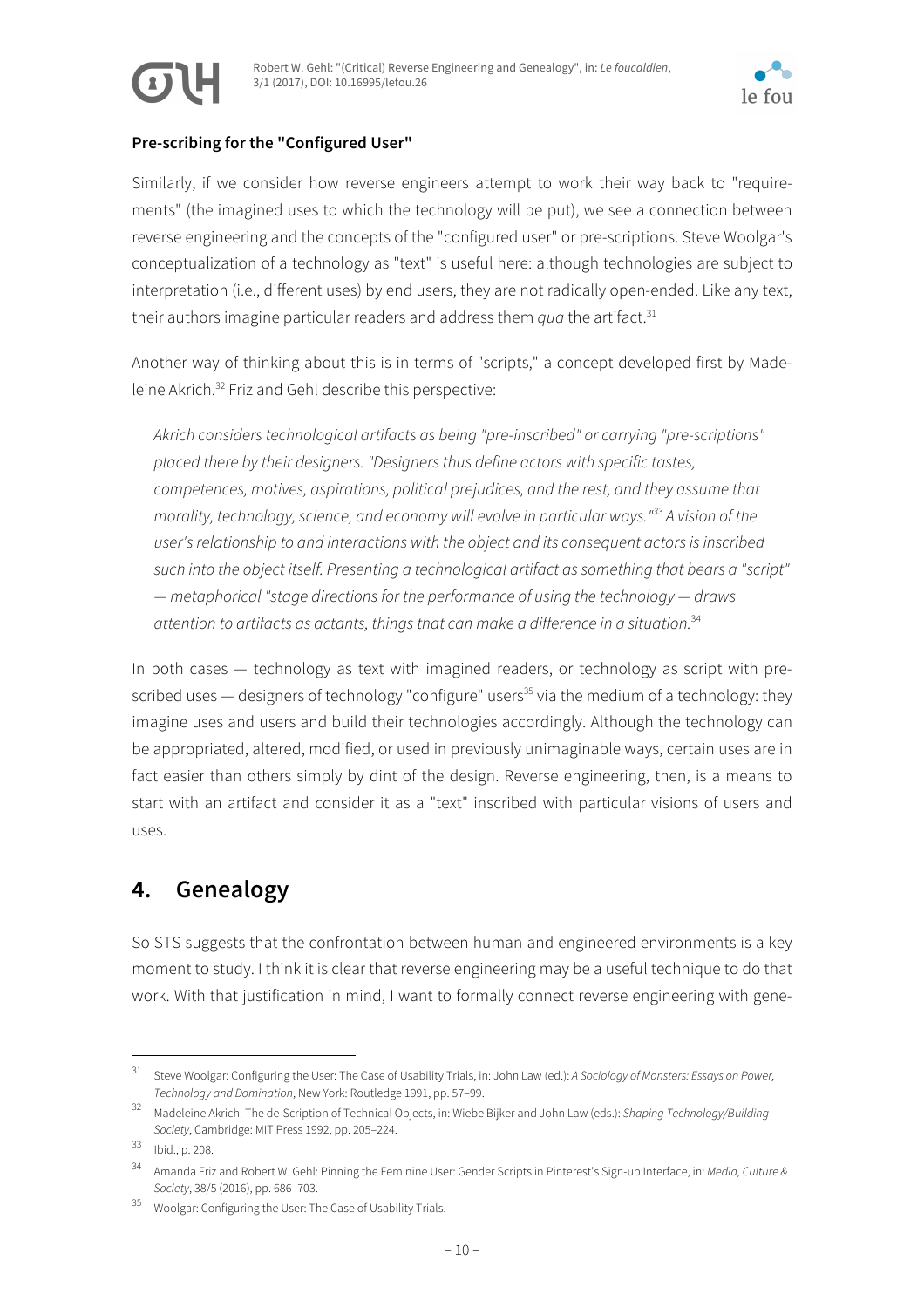



alogy<sup>36</sup>. Genealogy is the rigorous search for actual, historical practices that provide conditions of possibility for an object, practice, or way of being in question. For Foucault, critique should be "genealogical in the sense that it will not deduce from the form of what we are what is is impossible for us to do and to know; but it will separate out, from the contingency that has made us what we are, the possibility of no longer being, doing, or thinking what we are, do, or think."<sup>37</sup> In other words, Foucault is interested in historically tracing how our ways of thinking and being came to be, the historically-developed limits of our thinking and being, and how our ways of thinking and being might be different. For this, he turned away from the transcendental and towards the concrete and specific.

Those concrete and specific practices are the fields from which new practices, objects, and ways of being emerge. This emergence is not a simple, inevitable process, but one that is messy. As Colin Koopman puts it,

*genealogy tracks complex histories of alliance, support, and reinforcement that facilitate the production of spaces of practical possibility. The point is not to discern how the intentions of those in the past effectively gave rise to the present, but rather to understand how various independently existing vectors of practice managed to contingently intersect in the past so as to give rise to the present.*<sup>38</sup>

To trace these alliances, a first step is to *problematize*, or to do two things. First is to answer a question: what are the already-existing problems in contemporary life? This involves naming, clarifying, and describing problems and tracing their emergence over time. It also involves finding agents who have defined phenomena as problems. Such problems are thus not neutral; power/knowledge relations come into play. Here we can see resonance with Michel Callon's use of "problematization," where particular actors attempt to establish themselves as "obligatory points of passage" in networks.<sup>39</sup> For Callon, successful actor-networks are constructed in part by actors who define, enroll, and contain elements, including definitions of what is problematic in contemporary life. In doing so, these actors are able to establish themselves as authorities or gatekeepers for anyone wanting to address the problem in question. The linkage between this concept and Foucault's articulation of power/knowledge should be obvious: the production of knowledge is accompanied by the production of power, because whomsoever is able to produce knowledge of problems (and no doubt proffer solutions in the form of specific knowledges and practices) becomes dominant.

 <sup>36</sup> Michel Foucault: Nietzsche, Genealogy, History [French 1971], trans. D. Bouchard and S. Simon, in: Paul Rabinow (ed.): *The Foucault Reader*, vol. 1, New York: Pantheon Books 1984, pp. 76–100.

<sup>37</sup> Foucault: "What Is Enlightenment?", p. 45.

<sup>38</sup> Colin Koopman: *Genealogy as Critique: Foucault and the Problems of Modernity*, Bloomington: Indiana University Press 2013, p. 107.

<sup>39</sup> Michel Callon: Some Elements of a Sociology of Translation: Domestication of the Scallops and the Fishermen of St Brieuc Bay, in: John Law (ed.): *Power, Action, and Belief: A New Sociology of Knowledge?*, London/Boston: Routledge & Kegan Paul 1986, pp. 196–233, here p. 204.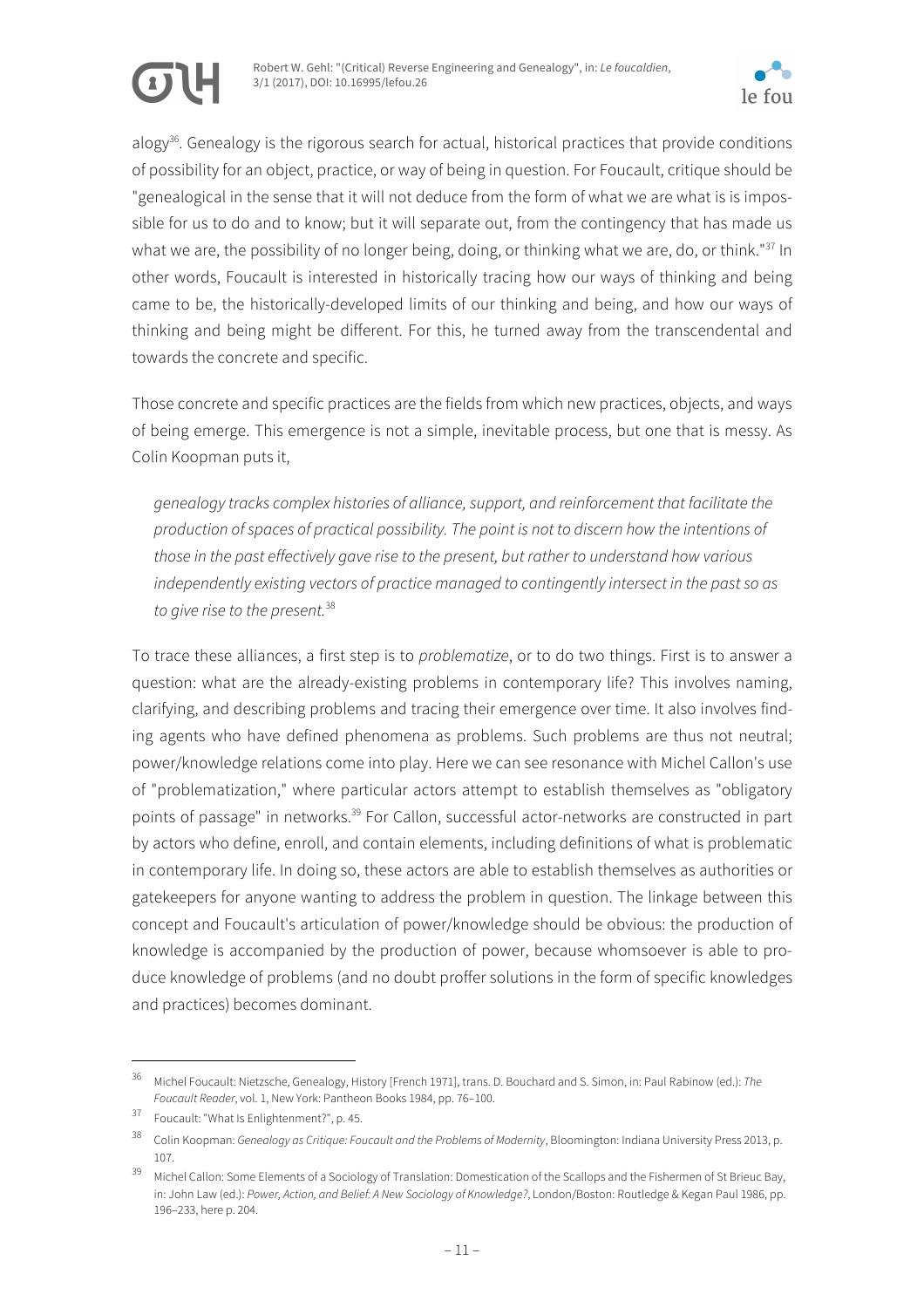



Indeed, it is this articulation between ways of knowing and instantiations of power that must be problematized. This brings us to the second part of problematization: the act of alerting us to danger. The genealogist should show how contemporary problems are *dangerous* (and therefore are in need of critical attention). It goes without saying that Foucault and Nietzsche saw problems such as discipline or Christian morality as dangerous because they could either have deleterious effects or because many of the responses to them created new problems. Here, then, critique is not making prescriptions, but is instead concerned with taking danger seriously and convincing all of us to do so, too.

With problematization (in its nominal and verbal forms) established, the genealogist turns to the various practices that have, over time, given rise to contemporary problems. "This means that the genealogist will seek to narrate and explain historical processes by reference to the problems that motivate certain processes and the specific practices that develop in response to these problems."40 As Foucault puts it, the genealogist "must be able to recognize the events of history, its jolts, its surprises, its unsteady victories and unpalatable defeats — the basis of all beginnings, atavisms, and heredities."<sup>41</sup> In other words, how have past practices contributed, even if accidentally, to a contemporary problem? And, when something is constructed as a problem, what practices are introduced, adopted, or modified to deal with this problem? What individuals and institutions position themselves as the obligatory points of passage (in Callon's sense), as the only ones qualified to mitigate, solve, or at least sustain the problem? How did they successfully arrive at that position? When others confront such problems or points of passage, what do they do in the face of them? What objects, technologies, modes of inquiry, or instruments became entangled within the problem? Following Chandra Mukerji's reading of Nietzsche, how do "utility, habit, forgetfulness, and error" figure into these practices?<sup>42</sup>

Thus, Foucauldian genealogy, a genealogy of problematization, helps us see the ingredients, elements, practices, accidents, and threads that come together over time to assemble in the form of the complex problems we face today. More importantly, it helps trace the development of conditions of possibility that simultaneously allow us to think of and act out solutions as well as constrain our actions and thoughts. In other words, this is about the age-old structure/agency tension. As Mukerji puts it, such a method

*assumes that cultural forms have deep roots, and that we ourselves are by necessity carriers of those traditions. We enter a pre-existing world that seems natural to us, and whose culture we pick up intuitively. We mimic what we see in others, learn to act as members of our communities, and take on predispositions that we do not recognize in ourselves.*<sup>43</sup>

 <sup>40</sup> Koopman: *Genealogy as Critique*, p. 97.

<sup>41</sup> Michel Foucault: Nietzsche, Genealogy, History, in: *Semiotexte*, 3/1 (1978), pp. 78–94, here p. 80.

<sup>42</sup> Chandra Mukerji: Cultural Genealogy: Method for a Historical Sociology of Culture or Cultural Sociology of History, in: *Cultural Sociology*, 1/1 (2007), pp. 49–71, here p. 53.

<sup>43</sup> Ibid., p. 52.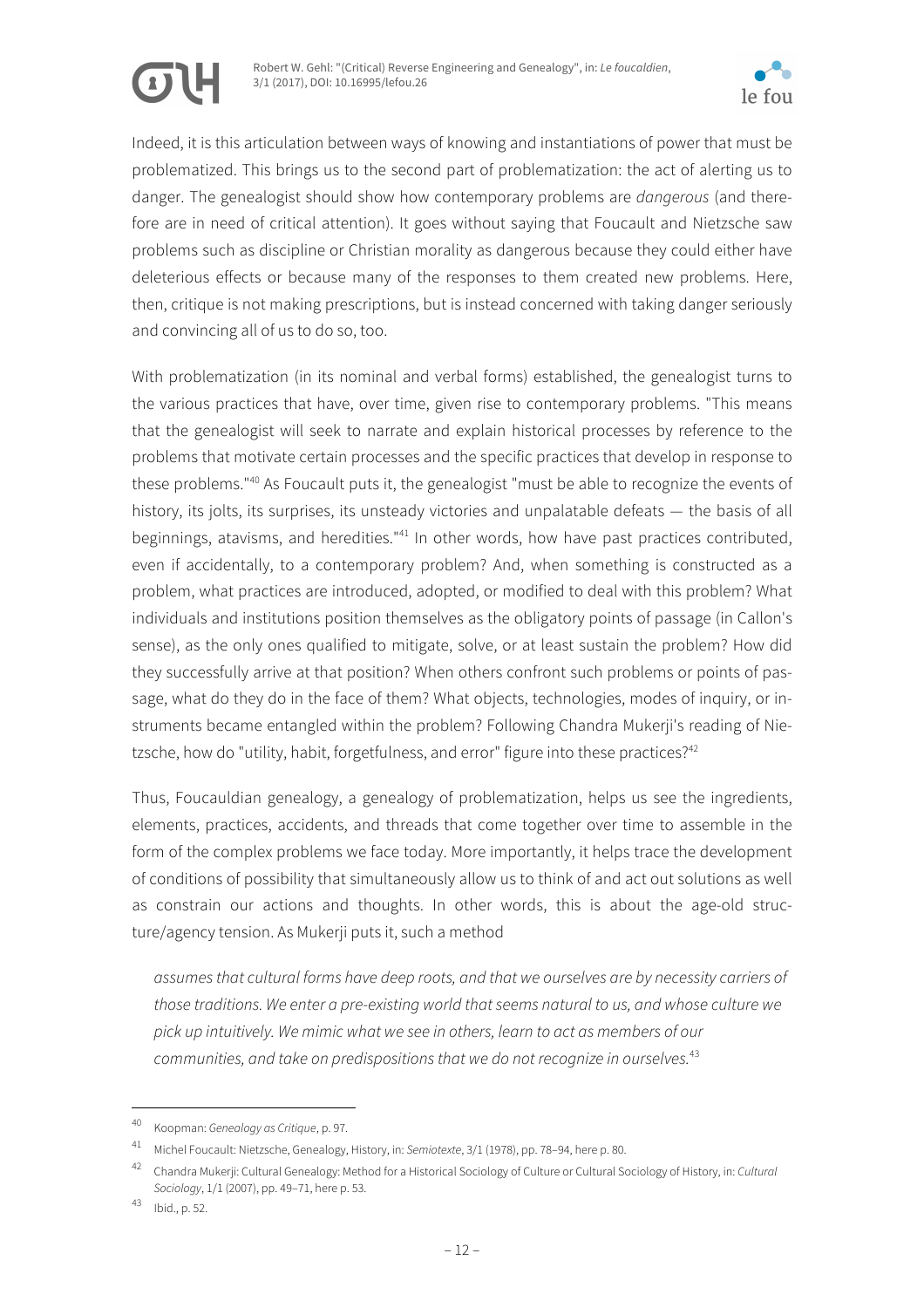

I hope that the articulation between critical genealogy and reverse engineering is clear. If technical artifacts a) stand in for larger networks, b) have an influence on how we perceive the present and possible futures, c) are built as responses to requirements — another way of saying "problems", and d) prescribe particular uses and actions, and if reverse engineering is capable of tracing these practices by starting with technical objects, then reverse engineering ought to be useful for a larger genealogical project. It's certainly not the only approach, and I don't think it would be a means for a complete genealogy of a technical practice or object, but I would suggest that we can imagine critical reverse engineering as a key approach for any genealogy that includes examination of particular technologies.

## **5. Conclusion: Possibilities, Limitations**

Reverse engineering is the critical examination of the technical artifacts we confront. This is often, but not always, in the absence of access to: the designers; the organization that produced them; technical documentation; earlier versions and blueprints. As such, I would suggest that it offers a great deal of insight for critical genealogists who attempt to trace histories of the present as that present is made visible in the form of technologies. However, there are limits in the reverse engineering approach. I ought to address them. Specifically:

- Reverse engineers acknowledge that they cannot recreate the exact decisions and documents of the original designers.
- Reverse engineering's scope is often small, focusing on specific technologies.
- Finally, reverse engineers desire a way to automate this process, removing human judgment and intervention as much as possible. In other words, they seek to eradicate subjectivity (as they define that term) in order to build technologies that can "objectively" reverse engineer other technologies.

I take the first as a caution for genealogy: if reverse engineers cannot reverse a standardized process — if they cannot move from a concrete artifact to the original abstract design — how could genealogists? I suggest that genealogists might follow in the footsteps of reverse engineers by also avoiding the claim that they are constructing an externally verifiable history of the present and instead consider how their histories intervene as much as they reveal. I believe that most genealogists, if pressed, would suggest this is the case with their work.

The second limitation requires us to do something that reverse engineers do not claim to do, but that genealogists are particularly well-suited for: articulate technologies into larger historical moments. Reverse engineering cannot address all of the questions a genealogist might pose, but I still believe it can be very useful to a genealogist.

Moreover, the smaller focus of reverse engineering may also be an asset to genealogy, especially as genealogy relates to possible solutions to social problems. Returning to my initial definition